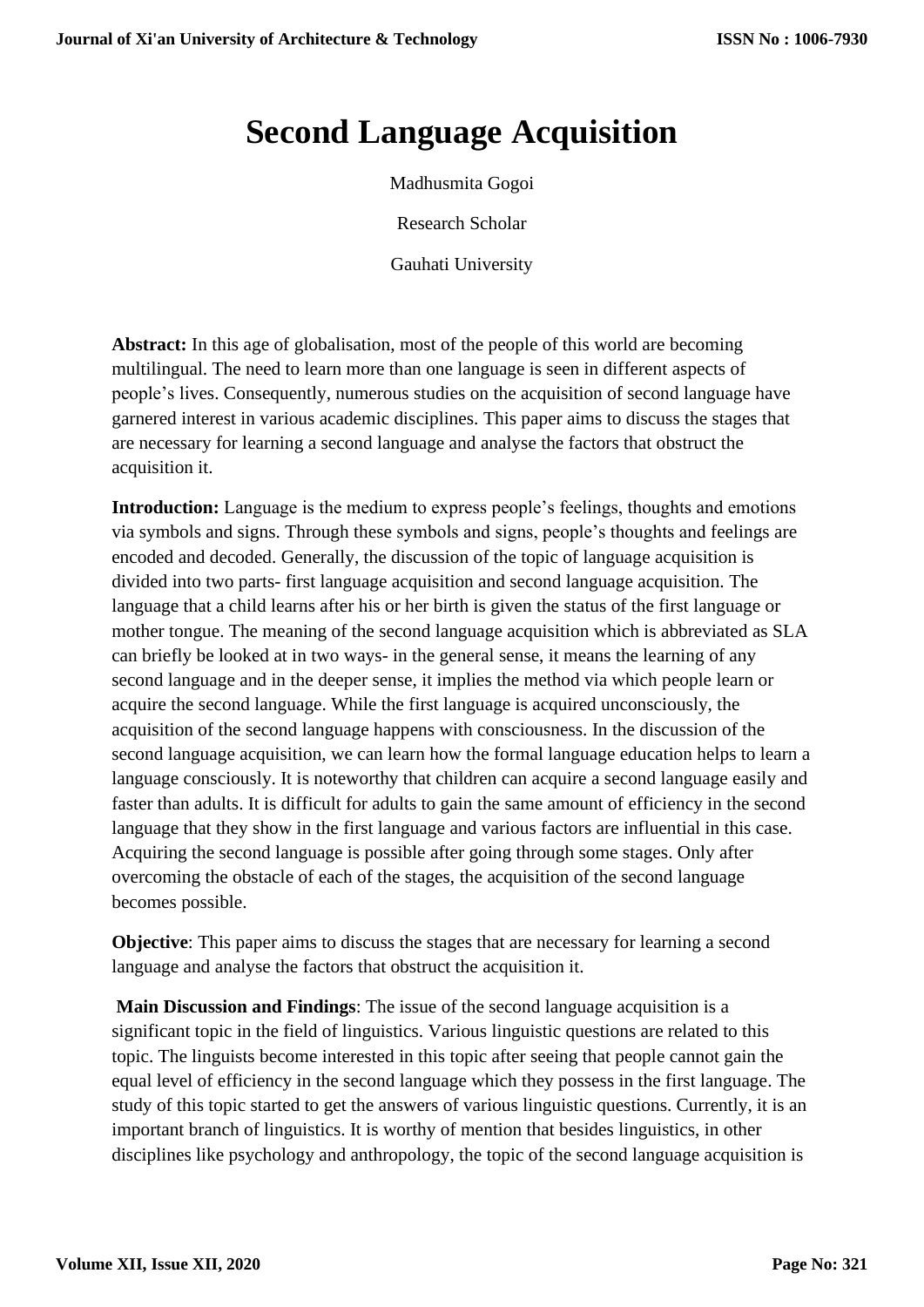broadly discussed. Therefore, the topic comes under the multidisciplinary study. In this paper, the topic is studied from linguistic perspective.

There are many differences seen between learning the first language and a second language. Among all the differences, the most significant difference is purpose. Although it is thought that there is a particular purpose for learning the first language, actually there is no purpose for learning it. The interest to gain efficiency in the first language arises unconsciously in people's mind only to fulfil the need of communicating with others. On the other hand, in the second language acquisition, people always proceed with a purpose. Without purpose, the systematic learning of a second language is not possible. A second language can be acquired by both formal and informal education. The need for learning second language arises from various reasons. In this age of globalisation, it is almost impossible to live as monolingual. Due to the increase of the dominance of English, it has become an essential medium of communication in the present time. For most of the students studied in English medium, English becomes the second language. On the other hand, when people of one place or country travel to or settle permanently in another place or country due to education, business or professional purpose, learning the language of that new place becomes very necessary. Without the native language, the communication in the new place is not possible and consequently, people are compelled to learn the language of the new place as the second language. The acquisition of a second language is achieved only by going through various stages. Very few people can achieve the same level of efficiency in the second language which they have in their first language. Maximum people stop at one of the five stages that are required to learn a second language. They can gain that much efficiency in the second language that can be used only to express their feelings. There are five stages which are required to learn a second language and these are described below:

The first stage of the second language acquisition is called the silent stage. Although it is called a stage, it is not very clear like the other stages. This stage can last from few hours to some moths depending on the person who is learning it. In this stage, new learners focus on hearing and practising the pronounciation of the words of the language. In this stage, they start practising the language by pronouncing the words alone without understanding the meaning of the words.

**1. Pre-Production Stage**: The acquisition of the second language actually starts from this stage. At this stage, learners start to learn one or two words, but cannot speak or write. This stage lasts for almost six months. At this phase, learners can understand while they hear the language, but they cannot reply because the wordstock remains inactive. . There seem to be average five hundred words in the learners' wordstock. Although the comprehensive ability remains at a low level initially, it starts slowly. At this phase, the learners who learn the language by formal education are taught the language via pictures and gestures. Due to the lack of confidence, learners fail to draw connection between words and meanings. But this stage is significant because in this stage, learners' habit of listening is built. The learners gain knowledge about how and in what context words should be used.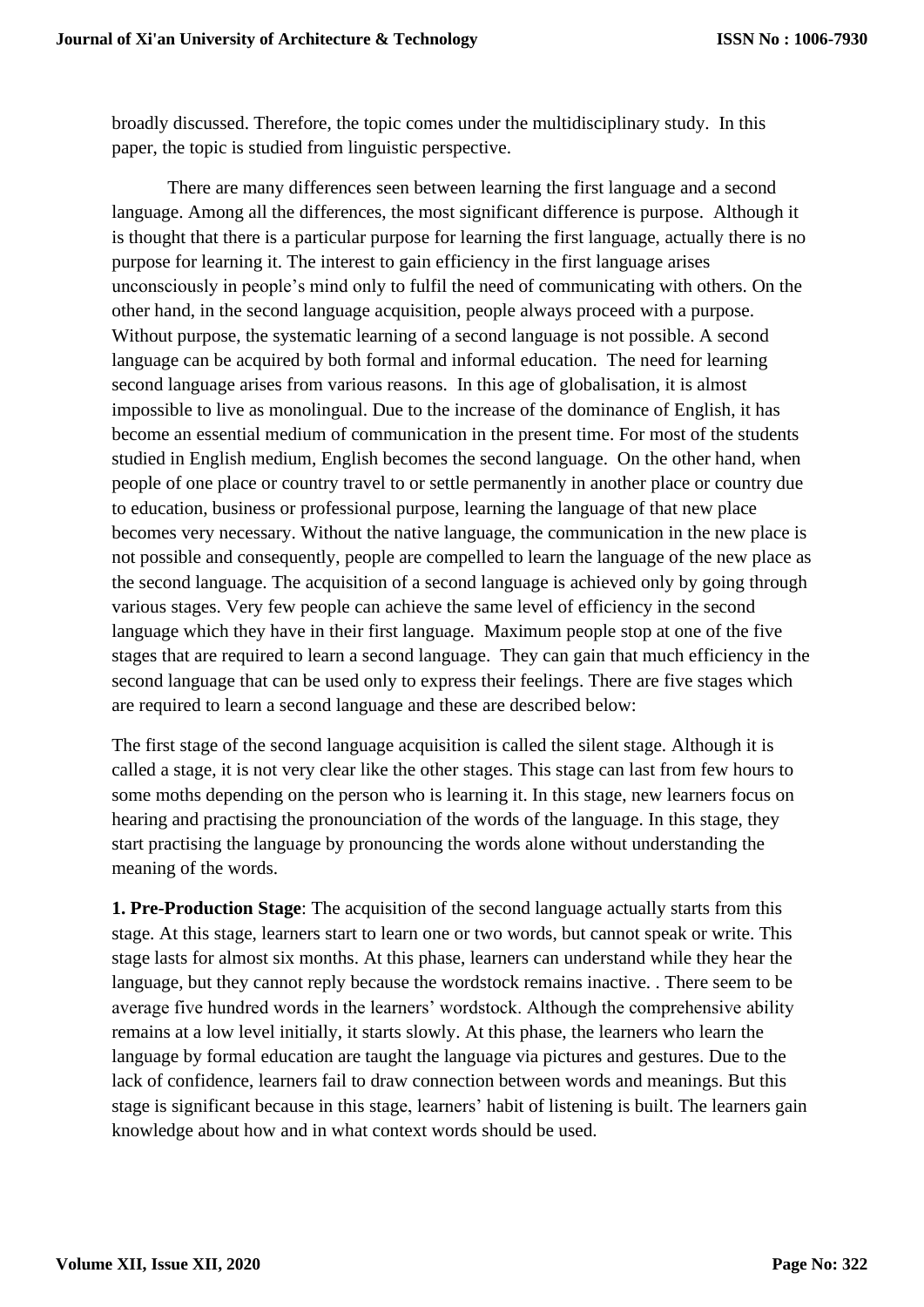**2. Primary Production**: This stage lasts from six months to one year. In this stage, average one thousand words are present in the learners' wordstock. Among these words, some remain active while some are inactive. It is from this stage where learners start saying sentences on their own, expressing their feelings and gain confidence to use words, syllables and sentences in the new language. It is noteworthy that only those words will be collected in the learners' wordstock in which the learners frequently communicate. After hearing the words used in the surrounding, the learners become familiar with their meanings and usage and consequently, they gain confidence to use these words. But, the words used by the learners in this stage are not completely accurate. Under the influence of the sounds of their first language, the pronounciation of the second language becomes similar to the first language. Besides, in this stage, the tendency of not accepting his or her mistake in the use of the language is seen among the learners.

**3. Emergence of Speech:** This stage lasts for three years since the starting of the learners' learning process. In this stage, average three thousand words are collected in the wordsstock of the learners. Due to the increase of active words, the production of sentences becomes lucid than before. Along with the learners' success in the production of lucid and short sentences , their comprehensive ability also increases. The exchange of feelings and emotions in the second language actually starts in this stage. Although the learners cannot express their feelings very accurately, but they gain the minimum efficiency to express it in an understandable manner.

In every language, there are some social languages. In a society, without the knowledge of the acceptable language, the learning of that language is not possible. In this stage, the learners learn about the different social aspects of the second language. For example, in English, words like May, Please, Sorry, Excuse me etc. are social language. People who try to acquire English as their second language start using these words in this stage. Some of the examples are- Please shut the door, May I have your contact number please etc. It is worthy of mention that although the learners can express their feelings lucidly in this phase, they cannot describe a deep topic comprehensibly. For instance, a person who learns Assamese as his or her second language can say that Bihu is the traditional festival of Assam. But, he or she will not be able to explain how and the rituals with which Bihu is observed. Most learners of the second language seem to stop in this stage.

**4. Middle Effortlessness**: This stage is the fourth and a significant stage in the second language acquisition. People who acquire a second language with purpose can reach this stage between three and five years. In this stage, people can articulate their feelings clearly and confidently. Especially when people remain in touch with the language most of the time of a day, they can reach this stage fast. In this stage, almost six thousand words are collected in the learners' wordstock and they remain active. When the learners can explain complicated things and express feelings clearly, it can be said that they have reached this stage. Although learners can use the language in speaking and writing due to their increased confidence and courage, their usage contains grammatical mistakes. In this stage also, people can't leave the habit of speaking in the second language only after thinking in their mother tongue and consequently, the grammar of their mother tongue seems to influence their usage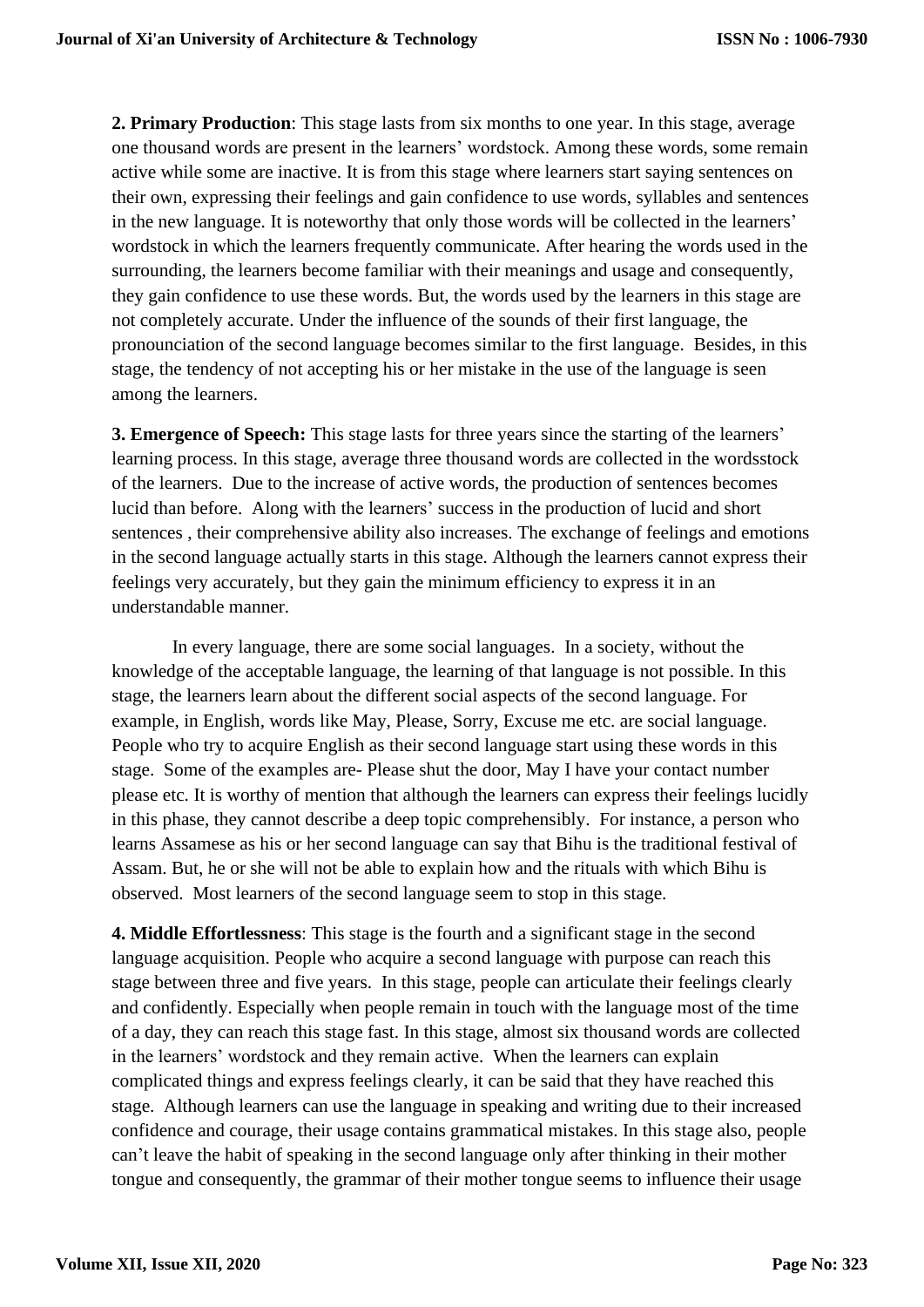of the second language. Hence, grammatical mistakes are generally seen in this kind of learners. Although the learners cannot achieve complete efficiency in the second language in this stage, they achieve the ability to express their feelings and communicate with other people.

**5. High Fluency**: For a second language learner, it takes four to ten years to reach this stage. Any person cannot gain the same amount of efficiency in the second language which they have in the first language, but if one reaches this stage successfully, he or she gains almost equal level of efficiency shown by the first language speakers. It is worthy of mention that we are using the word "almost" here because the people of this stage cannot achieve the complete efficiency that the first language speakers show. Rather, they can go the near of compete efficiency. If the learners frequently communicate with the first language speakers, then they can achieve a high level of fluency in the second language. They can also discuss deep and complicated ideas like the first language speakers. Along with learning minute details of the second language, people of this stage gain knowledge about the proverbs and idioms in the language. But, despite gaining the efficiency, a few grammatical mistakes are still seen because the learners' first language influences them throughout their lives.

Although a second language is acquired by going through these five stages, the learning is not equally easy or difficult for everyone. There are differences in the efficiency in the second language from person to person.

In acquiring the first language, all the people seem to be successful whereas, people's success rate in the acquisition of a second language is not the same. Every person stops at different stages of the second language acquisition process because the confidence that people have from the beginning in acquiring the first language is not equally present in their acquisition of the second language. In the acquisition of a second language, psychological and external factors influence the learners' learning process. Some of these factors are described below-

Age is a universal obstruction in acquiring a second language. People's capacity to learn language decreases as their age increases. After birth, people's brains remain like a white blank paper. After the collection of the acquired sound, meaning, words etc. of the first language from the surrounding environment, people get the linguistic competence in their first language. As the age increases, the limit of wordstock of the first language or the mother tongue increases. The first language captures the maximum place in people's mind at a certain age and therefore, there is a lack of place for the wordstock of the second language. Thus, age influences the learning process of the second language. According to this survey, as much as the age is low, the second language can be learned easily. For instance, the Assamese students studied in English medium can easily acquire English as their second language. But, in the middle or the last phase of people's lives, a person cannot learn the second language easily. Despite arduous hard work, it will be difficult for him or her to overcome all the five stages. He or she will be compelled to stop at the second or the third stage. Along with age, fossilization also obstructs the learning process of a second language. The grammar of the first language is fossilized in people's mind as the age increases and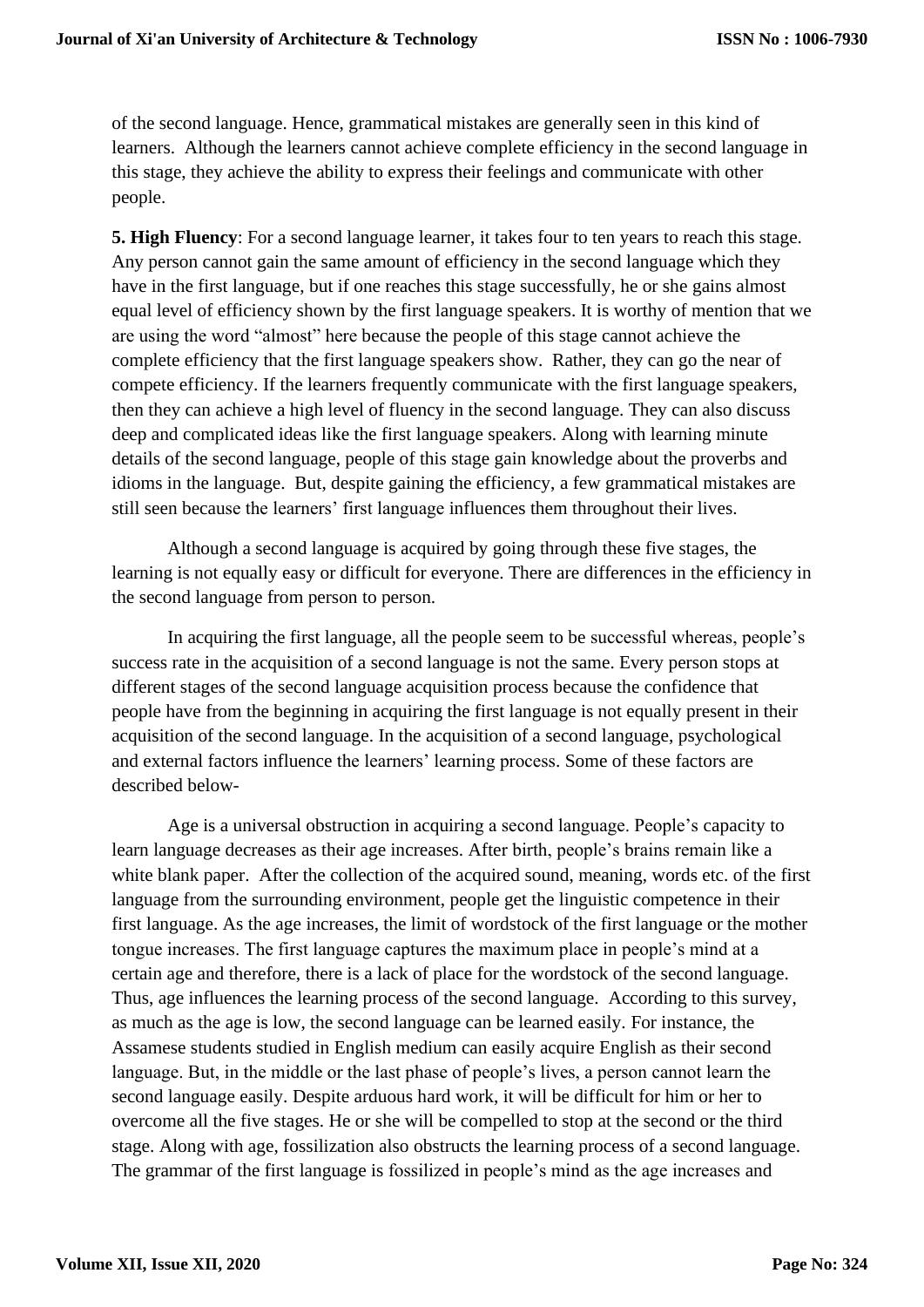consequently, the grammatical rules and regulation of the second language is influenced by the grammatical rules and regulations of the first language. The sentence construction of every language is different. For instance, the sentence construction of the English is subject+verb+object, on the other hand, the sentence construction of Assamese is subject+object+ verb. Hence, when an Assamese speaker tries to learn English, the fossilisation of the Assamese grammatical rules can create problem. Besides, some sounds that are present in English are not seen in Assamese. For instance, the pronounciation of ch used in words like chicken, chilli, change etc. are not present in the Assamese language. Therefore, despite learning English, the pronounciation of "ch" becomes difficult for most Assamese people without consciousness. Moreover, when one tries to articulate feelings in the second language, he or she has to think in the mother tongue first and then articulates. In such cases, the grammar of the first language influences the speaking of the second language and hence, the use of the second language shows grammatical mistakes. The superior or inferior attitude that one possesses for a language also determines whether the acquisition of that language will be easy or difficult for that a person. For instance, people look at some language with respect such as English. English is now used as a lingua franca throughout the world and hence, this language is treated with respect worldwide and wanted to be acquired as a second language. Due to this interest and respect, many people can acquire it successfully. But a language seen with an inferior attitude cannot be acquired as a second language. To acquire a language easily, it is very necessary to have love and respect for it.

Lack of self-confidence and hesitation also influence the process of acquiring a second language. To use a newly learned language, self confidence is very much needed. Despite learning the grammatical rules and regulations, if one does not have the confidence to use it, the acquiring of second language is not possible. "Will it be correct?" –the presence of this fear obstructs the acquisition of the second language.

**Conclusion:** In the present time, it is almost impossible to live as unilingual. To adjust in this world, students, businessmen, job employees etc. often feel the need of other language besides their mother tongue. Therefore, the topic of second language acquisition has attracted the attention of the educated people. Various research and discussions are also conducted on this particular topic. In Assam, the research and discussion on this topic are still in a nascent phase. Every person in Assam generally seems to learn a different language besides his or her mother tongue. Along with the tribal people, the Bengalis, Biharis, Marowaris etc. living in Assam eagerly acquire Assamese as their second language. On the other hand, Assamese language speaking people acquire Hindi or English as their second language. Therefore, the topic of second language acquisition is very relevant in place like Assam. Moreover, there is a possibility of doing research and discussion on this topic in Assam in the near future.